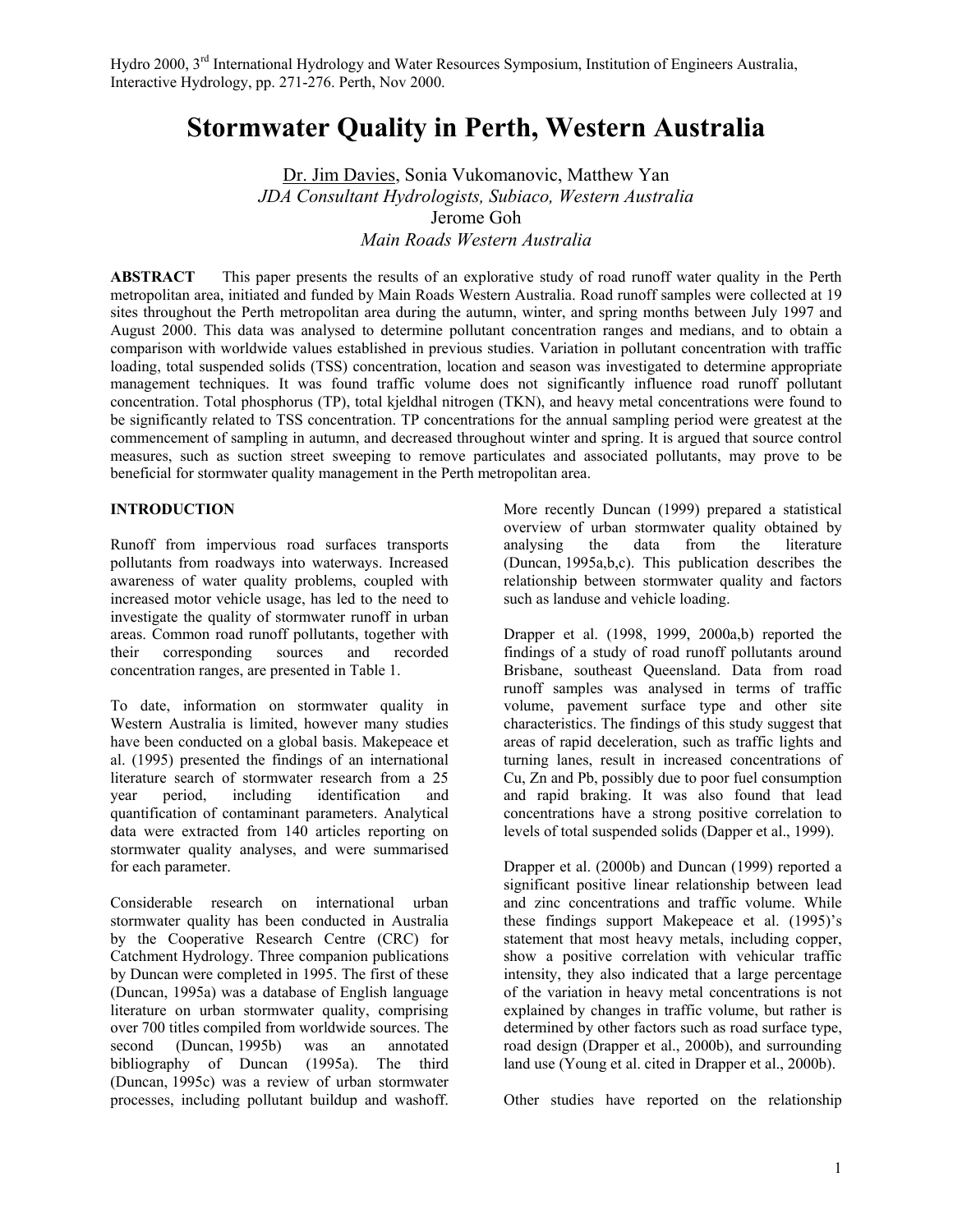between pollutant concentration and inter-event dry period. Although the well known stormwater management model SWMM is based on the assumption that pollutant loading is a linear function of time since last rainfall (Duncan, 1995c), Chiew et al. (1997) reported that surface pollutant load is relatively constant at all times, and that washoff and resultant pollutant loads are strongly associated with rainfall intensity, rather than being limited by buildup time.

This paper presents the results of an explorative study of pollutant concentrations in road runoff from several sites throughout the Perth metropolitan area, initiated and funded by Main Roads Western Australia (MRWA). The study commenced in July 1997 and will continue to the end of spring 2001. Early data was analysed by Goldstone and

Stubberfield (1999). In the current study, road runoff data was analysed to determine pollutant concentration ranges and medians, and to obtain a comparison with worldwide values established in previous studies. Variation in pollutant concentration with:

- traffic volume
- total suspended solids (TSS) concentration
- location, and
- season

was investigated to determine appropriate techniques for reducing the pollutant load carried to waterways in the Perth metropolitan area by stormwater. This study did not aim to gain a comparison of pollutant concentrations with standards or regulations.

**Table 1: Common pollutants, sources and recorded stormwater concentration ranges** (Source: LaGrega et al. (1994), Makepeace et al. (1995), Kobringer et al. (cited in Drapper et al. 1999), Duncan (1999))

| Pollutant        | Primary sources                                                                                                        | Recorded concentration |
|------------------|------------------------------------------------------------------------------------------------------------------------|------------------------|
|                  |                                                                                                                        | range $(mg/L)$         |
| Aluminium        | natural sources, industrial effluents, water treatment, coal combustion                                                | $0.1 - 16.0$           |
| Arsenic          | industrial emissions, fossil fuel combustion, smelting, detergents, pesticides, preservatives                          | $0.001 - 0.21$         |
| Cadmium          | combustion, tyre & brake wear, lubricating oil combustion, corrosion, industrial emissions, fertilisers, insecticides  | $0.00005 - 13.73$      |
| Chromium         | engine & brake wear, corrosion of metal plating, paints & dyes, ceramics, paper, fire sprinkler systems, pesticides    | $0.001 - 2.30$         |
| Copper           | engine, tyre $\&$ brake wear, lubricating oil combustion, corrosion of metal plating, industrial emissions, pesticides | $0.00006 - 1.41$       |
| Hydrocarbons     | fuel combustion, vehicle leaks                                                                                         | $0.64 - 19.71$         |
| Iron             | vehicle body $\&$ steel highway structure corrosion, engine wear, coke $\&$ coal combustion, industrial emissions      | $0.08 - 440.0$         |
| Lead             | gasoline combustion, gasoline additives, tyre wear,                                                                    | $0.00057 - 26.0$       |
| Nitrogen         | fertilisers, industrial cleaning operations, animal feed and excrement, fossil fuel combustion                         | TKN: $0.32 - 16.0$     |
| Phosphorus       | tree leaves, fertilisers, industrial wastes, detergents, lubricants                                                    | TP:<br>$0.01 - 7.30$   |
| Oil $&$ grease   | vehicle leaks, natural compounds leached from vegetation & plant litter                                                | $0.001 - 110.0$        |
| Suspended solids | atmospheric deposition, road $\&$ vehicle wear, erosion, construction $\&$ demolition operations, vegetation           | $1.0 - 36,200$         |
| Zinc             | tyre & brake wear, lubricating oil combustion, corrosion                                                               | $0.0007 - 22.0$        |

# **DATA COLLECTION**

Road runoff was collected at 19 sites throughout the Perth Metropolitan Area during the winters of 1997, 1998, 1999 and 2000. The location of each site is shown on Figure 1.



**Figure 1: Sampling Locations**

Samples were collected at approximately monthly intervals after rainfall events for approximately five months each year, with the first sample being collected following the first autumn rains. Samples were analysed in the laboratory to determine the level of a range of common stormwater parameters as follows:

- Biological Oxygen Demand (BOD)
- Conductivity, pH
- Total Phosphorus (TP)
- Filterable Reactive Phosphorus (FRP)
- Total Kjeldahl Nitrogen (TKN)
- Ammoniacal Nitrogen
- Nitrite
- Nitrite + Nitrate
- Total Suspended Solids (TSS)
- Metals: Chromium (Cr), Copper (Cu), Lead (Pb), Iron (Fe), Aluminium (Al), Arsenic (As), Zinc (Zn), Mercury (Hg), Cadmium (Cd)
- Oil and grease
- Hydrocarbons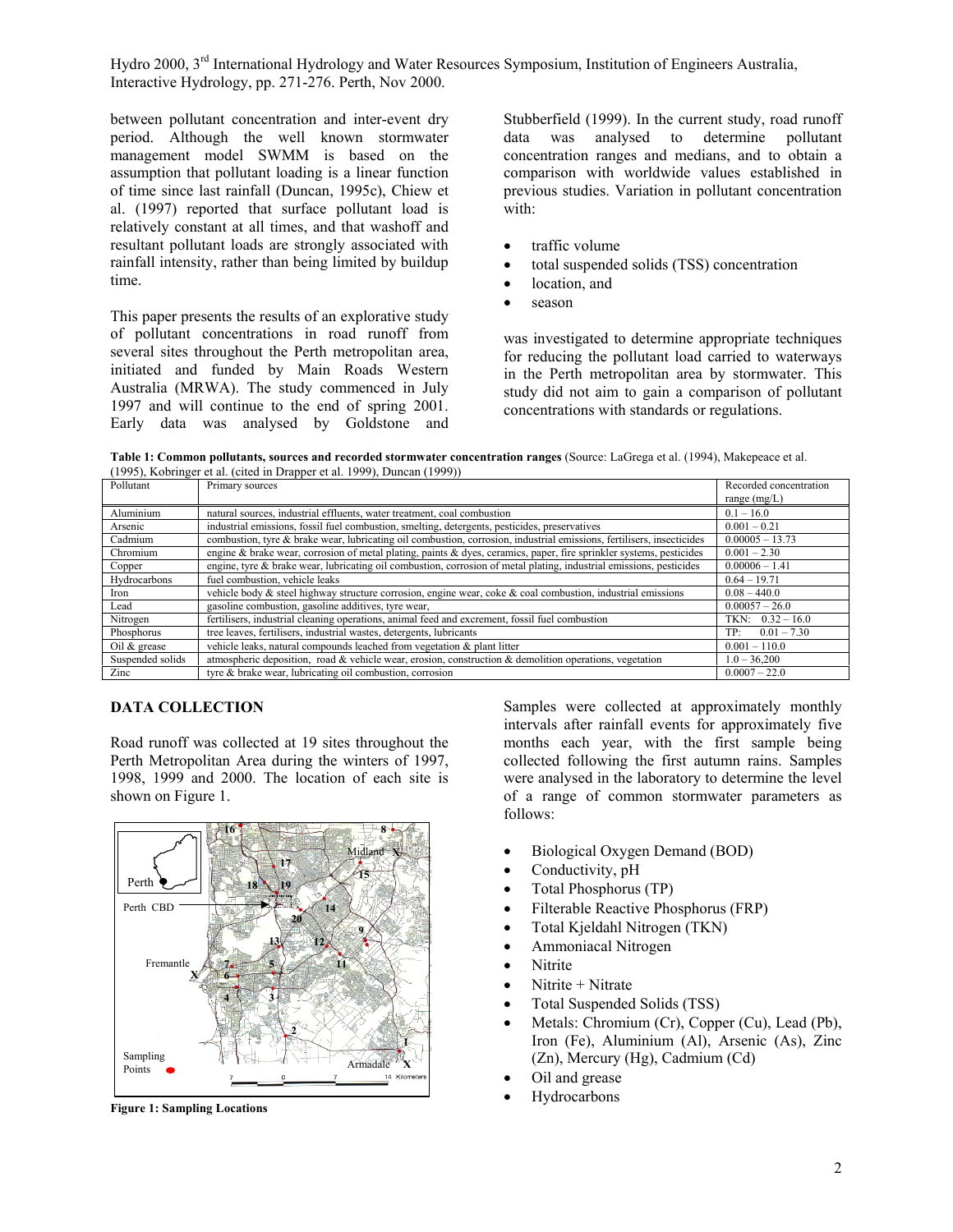Sample collection at 17 of the sampling sites was undertaken using curb water samplers, designed during the first winter of the study (Figure 2). During rainfall events, road runoff flowed through the inflow pipe into a 4 litre sample bottle. In each sampling month clean bottles were placed in the curb sampler pits when rain was forecast and were collected within two to three days of the rain event. Collected samples represent early, mid or late runoff during a storm event, depending principally on the hydraulic characteristics of the inlet pipe from the gutter to the sample bottle. The remaining 2 sites (sites 9 and 20), where the road was not curbed, were sampled manually, provided volume of runoff was sufficient at time of sampling.



**Figure 2: Curb Water Sampler Configuration**

#### **SAMPLING RESULTS**

Results of sample laboratory analyses for 1997, 1998, and 1999 have been presented separately (JDA, 1997, 1998, 1999). The results from July 1997 to August 2000 are summarised in Table 2.

| Table 2. Summary of Sampling Results |                      |          |  |  |  |  |
|--------------------------------------|----------------------|----------|--|--|--|--|
| Pollutant                            | Range                | Median   |  |  |  |  |
| <b>BOD</b>                           | $0.09 - 120.0$       | $<$ 5    |  |  |  |  |
| Conductivity                         | $0 - 270.0$          | 12       |  |  |  |  |
| pН                                   | $5.3 - 9.0$          | 7        |  |  |  |  |
| TP                                   | $< 0.05 - 16.0$      | 0.5      |  |  |  |  |
| <b>FRP</b>                           | $< 0.005 - 8.8$      | < 0.05   |  |  |  |  |
| TN                                   | $0.5 - 60.0$         | 1.75     |  |  |  |  |
| <b>TKN</b>                           | $0.06 - 70.0$        | 1.6      |  |  |  |  |
| <b>TSS</b>                           | $< 5.0 - 4800$       | 100      |  |  |  |  |
| Cr                                   | $< 0.002 - 0.045$    | 0.004    |  |  |  |  |
| Cu                                   | $\leq 0.002 - 0.66$  | 0.04     |  |  |  |  |
| Pb                                   | $< 0.002 - 3.9$      | 0.121    |  |  |  |  |
| Fe                                   | $0.082 - 26.0$       | 1.0      |  |  |  |  |
| Al                                   | $0.015 - 13.0$       | 0.7      |  |  |  |  |
| Zn                                   | $< 0.02 - 4.5$       | 0.24     |  |  |  |  |
| Hg                                   | $< 0.0005 - 0.001$   | < 0.0005 |  |  |  |  |
| As                                   | $\leq 0.002 - 0.013$ | < 0.002  |  |  |  |  |
| Cd                                   | $< 0.0002 - 4.6$     | < 0.0002 |  |  |  |  |
| Oil & grease                         | $5.0 - 310.0$        | < 5.0    |  |  |  |  |
| Hydrocarbons                         | $5.0 - 170.0$        | < 5.0    |  |  |  |  |

**Table 2: Summary of Sampling Results** 

Note: Values are in mg/L except conductivity (mS/cm) & pH

#### **FINDINGS AND DISCUSSION**

#### **Observed pollutant loads compared with reported values**

Concentration ranges recorded in this study (Table 2) are generally lower than the worldwide ranges established from previous studies (Table 1). TKN, oil & grease, and hydrocarbon concentration ranges are exceptions to this, however their median concentrations are within the worldwide ranges and near the lower limit. Comparison of the results in Table 2 with those reported in Drapper et al. (2000a) indicates that stormwater quality in Western Australia is comparable to, and in most cases slightly better than, stormwater quality in south-east Queensland, which is comparable to stormwater quality reported for other Australian studies (Drapper et al., 1998).

#### **Influence of Traffic Volume**

Median concentrations of TSS, Al, Cu, Fe, Zn, Pb, TP and TKN at each site were regressed against Annual Average Weekday Traffic flow (AAWT) (expressed in terms of vehicles per day), as a measure of traffic volume. AAWT data was obtained from MRWA (1999). Site 9 was not included in the analysis because it did not have an appropriate AAWT site associated with it. AAWT values were assigned to each pollutant concentration according to the financial year of sampling.

The financial years included in the analysis were 1997/98, 1998/99 and 1999/2000. AAWT data was not available for 1999/2000 and AAWT values were not collected at some sites in certain years, therefore missing values were estimated by linear interpolation between years.

For each pollutant the yearly median concentration at each site was plotted against the corresponding AAWT. The slope and intercept of each regression line is presented in Table 3. The plot for Pb is presented in Figure 3 as an example. The slope of the regression line was positive for Pb and Cu and negative for all other pollutants, however statistical analyses revealed that the slopes were not significantly different from zero  $(\alpha > 0.10)$ . Therefore, in this dataset, pollutant concentration was not related to traffic volume. This is not consistent with the statement of Makepeace et al. (1995) that most heavy metals usually show a correlation with intensity of vehicular traffic.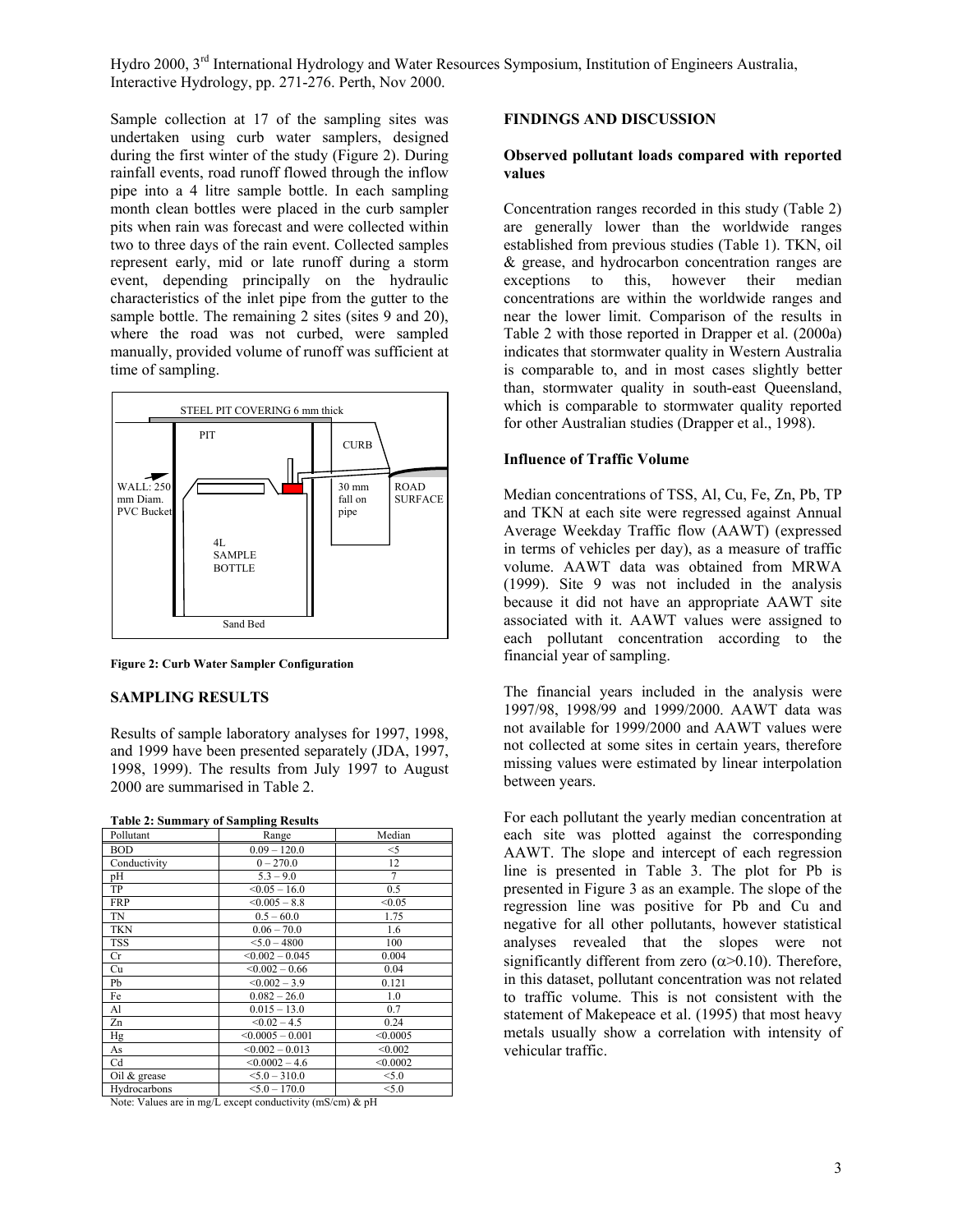| Pollutant  | Slope, a                | Intercept, b | Slope significance, |
|------------|-------------------------|--------------|---------------------|
|            |                         |              | $\alpha=0.1$        |
| <b>TSS</b> | $-0.0044$               | 247.71       | ns                  |
| Al         | $-2x10^{-5}$            | 1.43         | ns                  |
| Cu         | $9x10^{-8}$             | 0.05         | ns                  |
| Fe         | $-3x10^{-5}$            | 2.03         | ns                  |
| Zn         | $-7x\overline{10^{-6}}$ | 0.46         | ns                  |
| Pb         | $6x10^{-8}$             | 0.24         | ns                  |
| TP         | $-2x10^{-5}$            | 1.01         | ns                  |
| <b>TKN</b> | $-6x10^{-5}$            | 3.82         | ns                  |

**Table 3: Traffic Volume Regression Line Parameters**

Notes: 1. Regression line equation:  $y = ax + b$ , where x is traffic volume (vehicles/day), and y is pollutant concentration (mg/L) 2.  $ns = not significant$ 

Figure 3 illustrates that the runoff from some sites with low traffic volume has higher lead concentrations than the runoff from sites with higher traffic volume. This was also evident for the other pollutants. The same result was observed for lead at runoff sites in south-eastern Queensland (Drapper et al., 1998). Drapper et al. (2000b) reported that approximately 70% of the variance in lead concentration was not explained by variations in traffic volume. Similarly, results from collation of international and Australian data presented in Duncan (1999) indicate that traffic density in vehicles per day explains only 22% of the variance in lead concentration in road runoff.



**Figure 3: Financial year median lead versus AAWT for all sites**

For each pollutant, concentrations were particularly low at Site 18 which collects runoff from Mitchell Freeway, where recorded AAWT's are more than double those for most other sampling sites. It is hypothesised that the amount of contaminants deposited per vehicle at site 18 was lower than at other sites due to the greater speed of traffic at this site compared to that at the remaining sites, where vehicles are more likely to be idling in congested traffic. Fuel combustion is less efficient in idling vehicles, therefore idling vehicles may emit more combustion by-products (such as Pb) than travelling vehicles. Additionally, idling and slow moving

vehicles spend a greater amount of time at each location, hence it is expected that more oil and grease will be deposited on the road at locations where traffic is frequently stationary or slow moving. However, when Site 18 was excluded from the data set the slopes of the regression lines were still not significantly different from zero.

The lack of correlation between pollutant concentrations and traffic volume indicates that traffic volume is not the primary determinant of pollutant concentration in runoff from Perth roads. Pollutant loadings in runoff may be influenced by traffic speed, vehicle type, road surface type and condition, verge condition, and surrounding land uses. Higher concentrations of Cu, Pb, and Zn occuring in areas of rapid decceleration due to increased tyre and brake wear, as reported by Drapper et al. (1998, 1999, 2000a,b), would contribute to the lack of correlation.

#### **Relationship to TSS Concentration**

The relationship between TSS and Al, Cu, Fe, Zn, Pb, TP, and TKN was significant at the 0.01 significance level ( $p \le 0.01$ ). The most significant relationship was between Al and TSS (Figure 4) and the lowest level of significance was obtained for Pb and TSS (Figure 5). These results are consistent with previous findings. Makepeace et al. (1995) reported that Pb and Zn are associated with TSS and Duncan (1999) reported that heavy metals and phosphorus have been found to be associated with TSS. Drapper et al. (1999) found that Pb correlated strongly with TSS in southeast Queensland.

Conductivity and pH were not significantly related to TSS concentration at the 0.05 significance level  $(p>0.05)$ .



**Figure 4: Aluminium concentration versus TSS concentration (all dates, all sites)**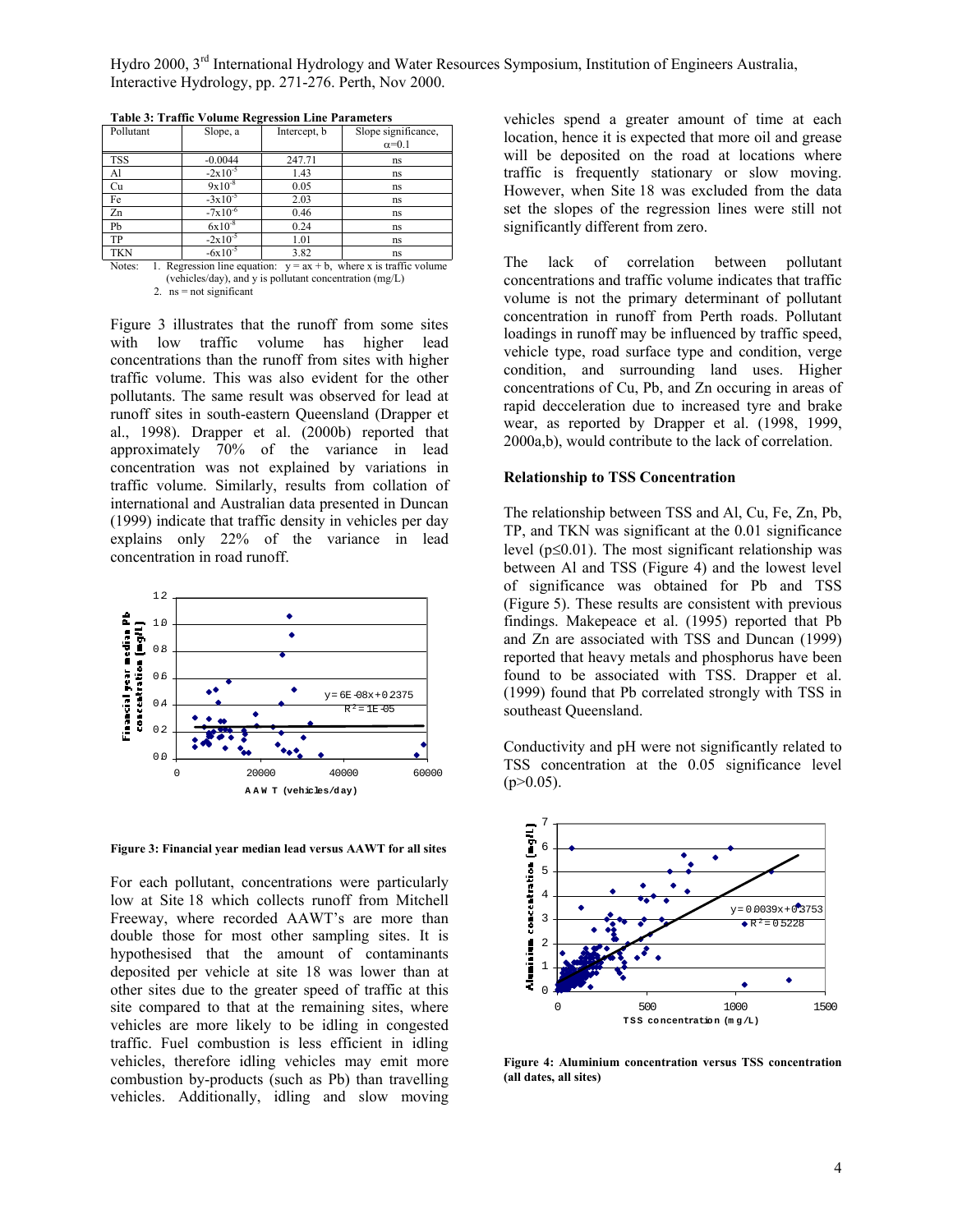

**Figure 5: Lead concentration versus TSS concentration (all dates, all sites)**

## **Variation between sampling sites**

The median concentration of most pollutants was found to be highest at Site 8, on Great Northern Highway near Roe Highway intersection. Possible reasons are extensive heavy vehicle use and an unsealed sandy verge at this site. During sample collection it was frequently noted that the road pavement near Site 8 sampling port was particularly sandy. Therefore, since TSS concentration was found

to be strongly correlated with the concentration of heavy metals, TP and TKN, higher pollutant concentrations at Site 8 may result from higher TSS concentrations. Higher concentrations of some pollutants, such as Cu and Zn, may be contributed to by rapid deceleration of heavy vehicles approaching the traffic lights at the Roe Highway intersection.

#### **TP Variation between sampling dates**

The median TP concentration across all sites was calculated and plotted for each sampling date (Figure 6). TP concentrations for the 1998, 1999, and 2000 annual sampling periods were greatest at the commencement of sampling in autumn (March–May), following the summer dry period, and generally decreased during the winter-spring wet period. In 1997, sampling dates were limited and sampling did not commence until after autumn. These results indicate that efficient stormwater management should include source control during the autumn months, when pollutant concentrations in this study were found to be greatest (and potentially during summer months which were not included in this study).



**Figure 6: Variation in Median TP between Sampling Dates**

#### **CONCLUSIONS**

The results of this study suggest that traffic volumes do not significantly influence the concentration of pollutants in road runoff in Perth, Western Australia. Rather, it is hypothesised that the pollutant concentration in runoff from Perth roads is significantly influenced by factors such as traffic speed, vehicle type, road surface type and condition, verge condition, and surrounding land uses.

TP, TKN and heavy metal concentrations were found to be significantly related to TSS concentration. This

supports previous findings and suggests that the possible treatment of lead by treating or removing solids, as suggested by Drapper et al. (1999), may be extended to other heavy metals and nutrients also. Given that Perth road sediment particle size has previously been found to be coarser than world and Sydney stormwater suspended sediment (Pierce & Davies, 1999), suction street sweeping may be an effective management option for stormwater quality improvement in Perth. Many published papers (eg. Wong et al., 2000) ignore the potential for source control catchment management to alter the quality of stormwater, and proceed to model stormwater quality as though it is fixed by some external force. However,